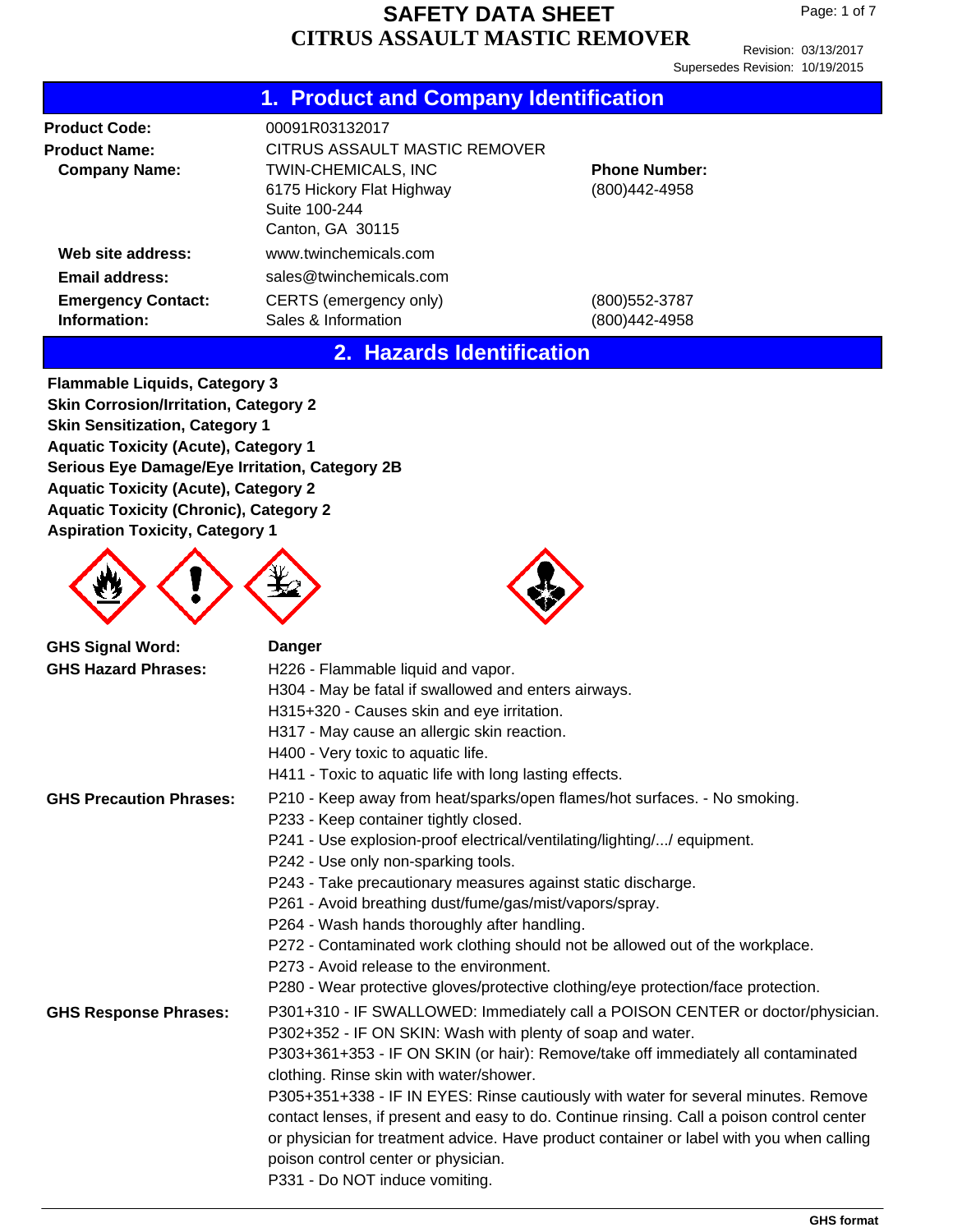Revision: 03/13/2017 Supersedes Revision: 10/19/2015

|                                                                                                                                                                                                                                                                                                                                                                                                                   |                                          | P363 - Wash contaminated clothing before reuse.<br>P391 - Collect spillage.<br>extinguish. | P332+313 - If skin irritation occurs, get medical advice/attention.<br>P333+313 - If skin irritation or rash occurs, seek medical advice/attention.<br>P337+313 - If eye irritation persists, get medical advice/attention.<br>P362 - Take off contaminated clothing and wash before re-use.<br>P370+378 - In case of fire, use water mist, carbon dioxide, foam, or powder to |
|-------------------------------------------------------------------------------------------------------------------------------------------------------------------------------------------------------------------------------------------------------------------------------------------------------------------------------------------------------------------------------------------------------------------|------------------------------------------|--------------------------------------------------------------------------------------------|--------------------------------------------------------------------------------------------------------------------------------------------------------------------------------------------------------------------------------------------------------------------------------------------------------------------------------------------------------------------------------|
| <b>Phrases:</b>                                                                                                                                                                                                                                                                                                                                                                                                   | <b>GHS Storage and Disposal</b>          | P403+235 - Store in cool/well-ventilated place.<br>P405 - Store locked up.                 | P501 - Dispose of contents/container to a licensed facility per local and state regulations.                                                                                                                                                                                                                                                                                   |
| Chronic: In 2-year gavage studies, there was clear evidence of carcinogenic activity of<br><b>Potential Health Effects</b><br>d-limonene for male rats, as shown by increased incidences of tubular cell hyperplasia,<br>(Acute and Chronic):<br>adenomas, and adenocarcinomas of the kidney. There was NO evidence of carcinogenic<br>activity of d-limonene for female rats, for male mice, or for female mice. |                                          |                                                                                            |                                                                                                                                                                                                                                                                                                                                                                                |
| Inhalation:                                                                                                                                                                                                                                                                                                                                                                                                       |                                          | inhaled.                                                                                   | Material is irritating to mucous membranes and upper respiratory tract. May be harmful if                                                                                                                                                                                                                                                                                      |
| <b>Skin Contact:</b>                                                                                                                                                                                                                                                                                                                                                                                              |                                          |                                                                                            | Causes skin irritation. May irritate sensitive individuals. Prolonged and/or repeated<br>contact may cause defatting of the skin and dermatitis. May cause skin irritation.                                                                                                                                                                                                    |
| <b>Eye Contact:</b>                                                                                                                                                                                                                                                                                                                                                                                               |                                          | Causes severe eye irritation.                                                              |                                                                                                                                                                                                                                                                                                                                                                                |
| Ingestion:                                                                                                                                                                                                                                                                                                                                                                                                        |                                          |                                                                                            | May cause digestive tract disturbances. May be harmful if swallowed.                                                                                                                                                                                                                                                                                                           |
|                                                                                                                                                                                                                                                                                                                                                                                                                   |                                          | individuals.                                                                               | Prolonged or repeated exposure may cause allergic reactions in certain sensitive                                                                                                                                                                                                                                                                                               |
|                                                                                                                                                                                                                                                                                                                                                                                                                   |                                          |                                                                                            | 3. Composition/Information on Ingredients                                                                                                                                                                                                                                                                                                                                      |
| CAS#                                                                                                                                                                                                                                                                                                                                                                                                              |                                          | <b>Hazardous Components (Chemical Name)</b>                                                | <b>Concentration</b>                                                                                                                                                                                                                                                                                                                                                           |
| 5989-27-5                                                                                                                                                                                                                                                                                                                                                                                                         | $\{(R)-(+)$ -Limonene $\}$               | (R)-1-Methyl-4-(1-methylethenyl)-cyclohexene                                               | 90.0 -100.0 %                                                                                                                                                                                                                                                                                                                                                                  |
| 9016-45-9                                                                                                                                                                                                                                                                                                                                                                                                         | Poly(oxy-1,2-ethanediyl),<br>Ethoxylate} | .alpha.-(nonylphenyl)-.omega.-hydr {Nonylphenol                                            | 2.0 -6.0%                                                                                                                                                                                                                                                                                                                                                                      |
|                                                                                                                                                                                                                                                                                                                                                                                                                   |                                          |                                                                                            | <b>4. First Aid Measures</b>                                                                                                                                                                                                                                                                                                                                                   |
| <b>Procedures:</b>                                                                                                                                                                                                                                                                                                                                                                                                | <b>Emergency and First Aid</b>           |                                                                                            |                                                                                                                                                                                                                                                                                                                                                                                |
| In Case of Inhalation:                                                                                                                                                                                                                                                                                                                                                                                            |                                          |                                                                                            | If inhaled, remove to fresh air. If breathing is difficult, give oxygen. Get medical aid.                                                                                                                                                                                                                                                                                      |
| In Case of Skin Contact:                                                                                                                                                                                                                                                                                                                                                                                          |                                          | before reuse.                                                                              | In case of contact, immediately flush skin with soap and plenty of water. Remove<br>contaminated clothing and shoes. Get medical aid if symptoms occur. Wash clothing                                                                                                                                                                                                          |
| In Case of Eye Contact:                                                                                                                                                                                                                                                                                                                                                                                           |                                          | Get medical aid.                                                                           | In case of contact, immediately flush eyes with plenty of water for a t least 15 minutes.                                                                                                                                                                                                                                                                                      |
| In Case of Ingestion:                                                                                                                                                                                                                                                                                                                                                                                             |                                          |                                                                                            | Never give anything by mouth to an unconscious person. Get medical aid. If swallowed,<br>wash out mouth with water provided person is conscious. Call a physician.                                                                                                                                                                                                             |
| <b>Signs and Symptoms Of</b><br><b>Exposure:</b>                                                                                                                                                                                                                                                                                                                                                                  |                                          | investigated.                                                                              | Exposure can cause: Nausea, headache, and vomiting. To the best of our knowledge,<br>the chemical, physical, and toxicological properties have not been thoroughly                                                                                                                                                                                                             |
| <b>Note to Physician:</b>                                                                                                                                                                                                                                                                                                                                                                                         |                                          | None known.                                                                                |                                                                                                                                                                                                                                                                                                                                                                                |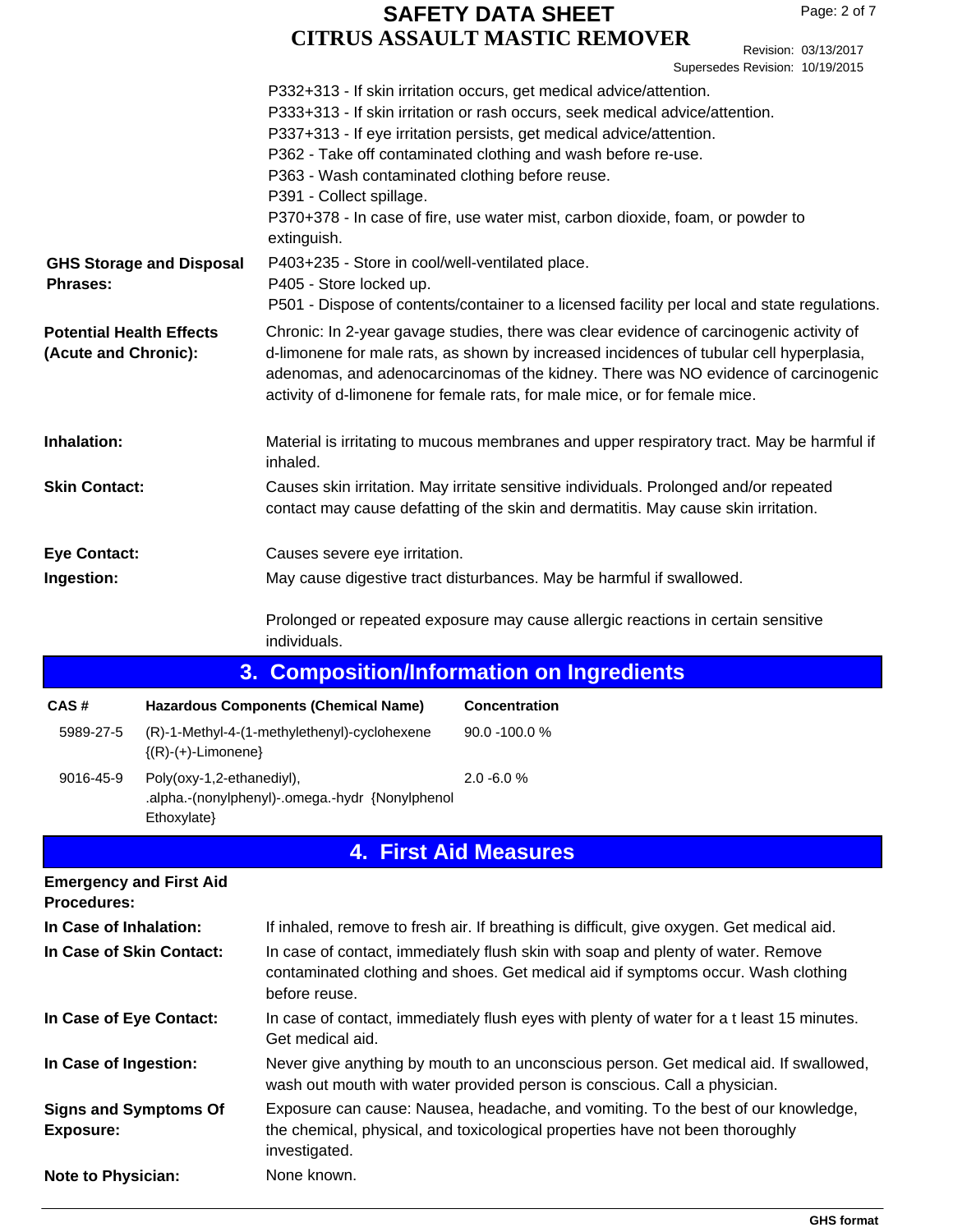Revision: 03/13/2017 Supersedes Revision: 10/19/2015

|                                                                                                                                                                                                                                                                                                                                                                                                                                                                                                                                                                                                                                                             |                                                                                                                                                                                                                                                                                                                                                                                                                                                                                                                                                                                                         |                                                  | <b>5. Fire Fighting Measures</b>      |                                                                                                                                                                                                                                                                                                                                                                                                                                              |                     |
|-------------------------------------------------------------------------------------------------------------------------------------------------------------------------------------------------------------------------------------------------------------------------------------------------------------------------------------------------------------------------------------------------------------------------------------------------------------------------------------------------------------------------------------------------------------------------------------------------------------------------------------------------------------|---------------------------------------------------------------------------------------------------------------------------------------------------------------------------------------------------------------------------------------------------------------------------------------------------------------------------------------------------------------------------------------------------------------------------------------------------------------------------------------------------------------------------------------------------------------------------------------------------------|--------------------------------------------------|---------------------------------------|----------------------------------------------------------------------------------------------------------------------------------------------------------------------------------------------------------------------------------------------------------------------------------------------------------------------------------------------------------------------------------------------------------------------------------------------|---------------------|
| Flash Pt:                                                                                                                                                                                                                                                                                                                                                                                                                                                                                                                                                                                                                                                   |                                                                                                                                                                                                                                                                                                                                                                                                                                                                                                                                                                                                         | > 48.00 C                                        | Method Used: Estimate                 |                                                                                                                                                                                                                                                                                                                                                                                                                                              |                     |
| <b>Explosive Limits:</b>                                                                                                                                                                                                                                                                                                                                                                                                                                                                                                                                                                                                                                    |                                                                                                                                                                                                                                                                                                                                                                                                                                                                                                                                                                                                         | UEL: 6.1<br>LEL: $0.7$                           |                                       |                                                                                                                                                                                                                                                                                                                                                                                                                                              |                     |
| 255.00 C<br><b>Autoignition Pt:</b>                                                                                                                                                                                                                                                                                                                                                                                                                                                                                                                                                                                                                         |                                                                                                                                                                                                                                                                                                                                                                                                                                                                                                                                                                                                         |                                                  |                                       |                                                                                                                                                                                                                                                                                                                                                                                                                                              |                     |
|                                                                                                                                                                                                                                                                                                                                                                                                                                                                                                                                                                                                                                                             |                                                                                                                                                                                                                                                                                                                                                                                                                                                                                                                                                                                                         |                                                  |                                       | Suitable Extinguishing Media: Use water fog, dry chemical, carbon dioxide or alcohol type foam. Suitable:                                                                                                                                                                                                                                                                                                                                    |                     |
| As in any fire, wear a self-contained breathing apparatus in pressure-demand,<br><b>Fire Fighting Instructions:</b><br>MSHA/NIOSH (approved or equivalent), and full protective gear. Containers may<br>explode in the heat of a fire. Flammable liquid and vapor. Vapors are heavier than air<br>and may travel to a source of ignition and flash back. Vapors can spread along the<br>ground and collect in low or confined areas. This liquid floats on water and may travel to<br>a source of ignition and spread fire. Protective Equipment: Wear self-contained breathing<br>apparatus and protective clothing to prevent contact with skin and eyes. |                                                                                                                                                                                                                                                                                                                                                                                                                                                                                                                                                                                                         |                                                  |                                       |                                                                                                                                                                                                                                                                                                                                                                                                                                              |                     |
|                                                                                                                                                                                                                                                                                                                                                                                                                                                                                                                                                                                                                                                             | <b>Flammable Properties and</b>                                                                                                                                                                                                                                                                                                                                                                                                                                                                                                                                                                         | No data available.                               |                                       |                                                                                                                                                                                                                                                                                                                                                                                                                                              |                     |
| Hazards:<br><b>Hazardous Combustion</b><br><b>Products:</b>                                                                                                                                                                                                                                                                                                                                                                                                                                                                                                                                                                                                 |                                                                                                                                                                                                                                                                                                                                                                                                                                                                                                                                                                                                         | No data available.                               |                                       |                                                                                                                                                                                                                                                                                                                                                                                                                                              |                     |
|                                                                                                                                                                                                                                                                                                                                                                                                                                                                                                                                                                                                                                                             |                                                                                                                                                                                                                                                                                                                                                                                                                                                                                                                                                                                                         |                                                  | <b>6. Accidental Release Measures</b> |                                                                                                                                                                                                                                                                                                                                                                                                                                              |                     |
| Spilled:                                                                                                                                                                                                                                                                                                                                                                                                                                                                                                                                                                                                                                                    | <b>Steps To Be Taken In Case</b><br>Use proper personal protective equipment as indicated in Section 8.<br><b>Material Is Released Or</b><br>Spills/Leaks: Forms smooth, slippery surfaces on floors, posing an accident risk.<br>Remove all sources of ignition. Provide ventilation. PROCEDURE(S) OF PERSONAL<br>PRECAUTION(S)<br>Wear respirator, chemical safety goggles, rubber boots, and heavy rubber gloves.<br>Methods for cleaning up.<br>Absorb on sand or vermiculite and place in closed containers for disposal. Ventilate area<br>and wash spill site after material pickup is complete. |                                                  |                                       |                                                                                                                                                                                                                                                                                                                                                                                                                                              |                     |
|                                                                                                                                                                                                                                                                                                                                                                                                                                                                                                                                                                                                                                                             |                                                                                                                                                                                                                                                                                                                                                                                                                                                                                                                                                                                                         |                                                  | <b>7. Handling and Storage</b>        |                                                                                                                                                                                                                                                                                                                                                                                                                                              |                     |
| Handling:                                                                                                                                                                                                                                                                                                                                                                                                                                                                                                                                                                                                                                                   | <b>Precautions To Be Taken in</b>                                                                                                                                                                                                                                                                                                                                                                                                                                                                                                                                                                       |                                                  |                                       | Ground and bond containers when transferring material. Avoid contact with eyes, skin,<br>and clothing. Empty containers retain product residue, (liquid and/or vapor), and can be<br>dangerous. Keep away from heat, sparks and flame. Do not pressurize, cut, weld, braze,<br>solder, drill, grind, or expose empty containers to heat, sparks or open flames. Use only<br>with adequate ventilation. Avoid breathing dust, mist, or vapor. |                     |
| Storing:                                                                                                                                                                                                                                                                                                                                                                                                                                                                                                                                                                                                                                                    | <b>Precautions To Be Taken in</b>                                                                                                                                                                                                                                                                                                                                                                                                                                                                                                                                                                       | nitrogen. Suitable:                              |                                       | Keep away from heat, sparks and flame. Keep away from sources of ignition. Store in a<br>cool, dry, well-ventilated area away from incompatible substances. Flammables-area.<br>Separate from oxidizing materials. Partially filled containers should be blanketed with                                                                                                                                                                      |                     |
|                                                                                                                                                                                                                                                                                                                                                                                                                                                                                                                                                                                                                                                             | 8.                                                                                                                                                                                                                                                                                                                                                                                                                                                                                                                                                                                                      |                                                  |                                       | <b>Exposure Controls/Personal Protection</b>                                                                                                                                                                                                                                                                                                                                                                                                 |                     |
| CAS#                                                                                                                                                                                                                                                                                                                                                                                                                                                                                                                                                                                                                                                        | <b>Partial Chemical Name</b>                                                                                                                                                                                                                                                                                                                                                                                                                                                                                                                                                                            |                                                  | <b>OSHA TWA</b>                       | <b>ACGIH TWA</b>                                                                                                                                                                                                                                                                                                                                                                                                                             | <b>Other Limits</b> |
| 5989-27-5                                                                                                                                                                                                                                                                                                                                                                                                                                                                                                                                                                                                                                                   | exene ${(R)-(+)$ -Limonene}                                                                                                                                                                                                                                                                                                                                                                                                                                                                                                                                                                             | (R)-1-Methyl-4-(1-methylethenyl)-cycloh No data. |                                       | No data.                                                                                                                                                                                                                                                                                                                                                                                                                                     | No data.            |
| 9016-45-9                                                                                                                                                                                                                                                                                                                                                                                                                                                                                                                                                                                                                                                   | Poly(oxy-1,2-ethanediyl),<br>.alpha.-(nonylphenyl)-.omega.-hydr<br>{Nonylphenol Ethoxylate}                                                                                                                                                                                                                                                                                                                                                                                                                                                                                                             |                                                  | No data.                              | No data.                                                                                                                                                                                                                                                                                                                                                                                                                                     | No data.            |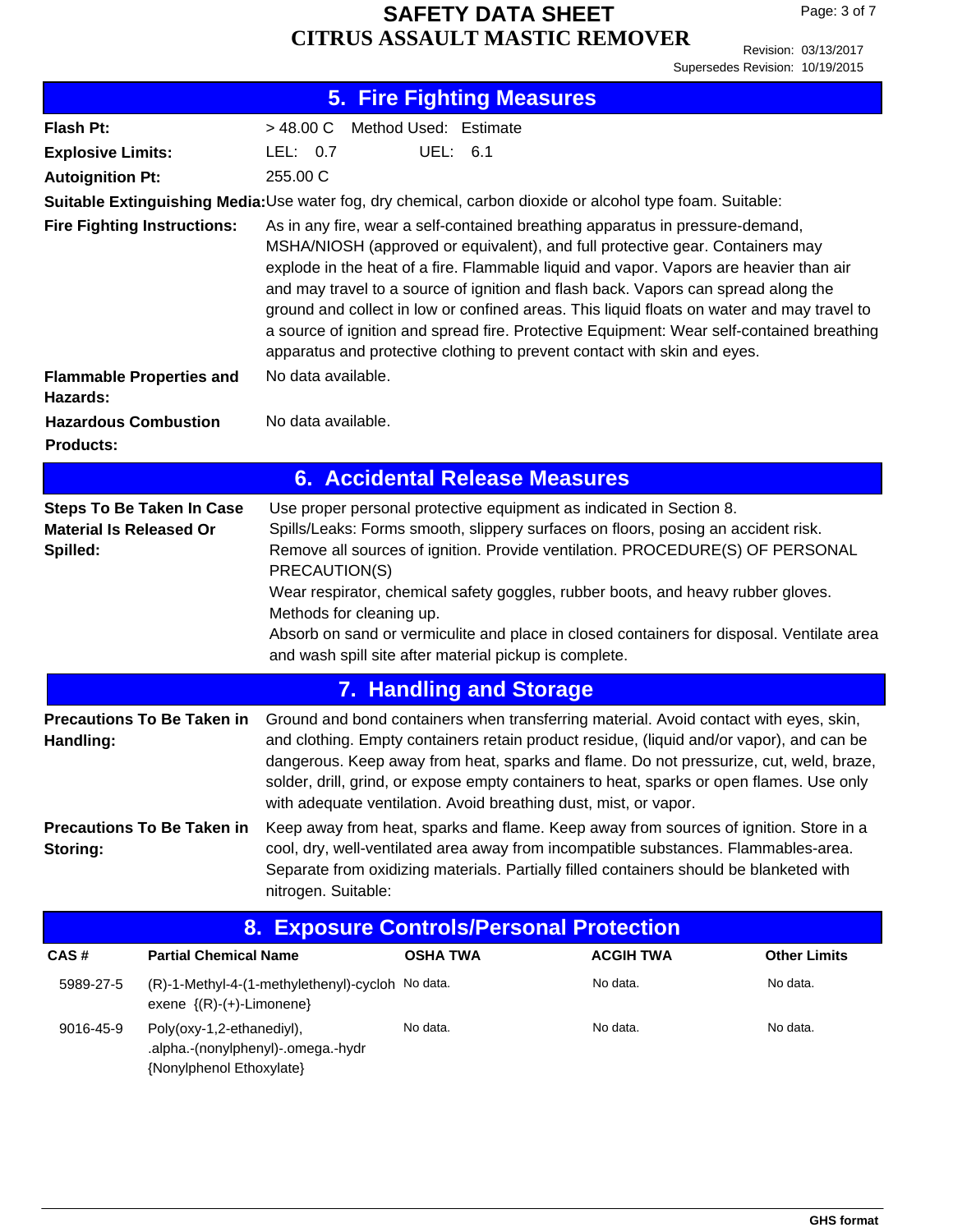Revision: 03/13/2017 Supersedes Revision: 10/19/2015

**Personal Protective Equipment Symbols:**



| <b>Respiratory Equipment</b>      | A respiratory protection program that meets OSHA's 29 CFR 1910.134 and ANSI Z88.2             |
|-----------------------------------|-----------------------------------------------------------------------------------------------|
| (Specify Type):                   | requirements or European Standard EN 149 must be followed whenever workplace                  |
|                                   | conditions warrant respirator use. Wear a NIOSH/MSHA or European Standard EN 149              |
|                                   | approved full-facepiece airline respirator in the positive pressure mode with emergency       |
|                                   | escape provisions. Use respirators and components tested and approved under                   |
|                                   | appropriate government standards such as NIOSH (US) or CEN (EU). Where risk                   |
|                                   | assessment shows air-purifying respirators are appropriate use a full-face respirator with    |
|                                   | multi- purpose combination (US) or type ABEK (EN 14387) respirator cartridges as a            |
|                                   | backup to engineering controls. Hand: Compatible chemical-resistant gloves.                   |
| <b>Eye Protection:</b>            | Wear chemical splash goggles. Chemical safety goggles.                                        |
| <b>Protective Gloves:</b>         | Wear appropriate protective gloves to prevent skin exposure.                                  |
| <b>Other Protective Clothing:</b> | Wear appropriate protective clothing to prevent skin exposure.                                |
| <b>Engineering Controls</b>       | Facilities storing or utilizing this material should be equipped with an eyewash facility and |
| (Ventilation etc.):               | a safety shower. Use adequate ventilation to keep airborne concentrations low.                |
|                                   | Mechanical exhaust required. Safety shower and eye bath.                                      |
| Work/Hygienic/Maintenance         | Wash thoroughly after handling.                                                               |
| <b>Practices:</b>                 |                                                                                               |

|                                     | <b>9. Physical and Chemical Properties</b>       |
|-------------------------------------|--------------------------------------------------|
| <b>Physical States:</b>             | $\lceil \ \rceil$ Gas<br>[X] Liquid<br>[ ] Solid |
| <b>Appearance and Odor:</b>         | Clear liquid.                                    |
|                                     | Orange-Like Odor.                                |
| pH:                                 | <b>NE</b>                                        |
| <b>Melting Point:</b>               | $-74.00$ C $-58.00$ C                            |
| <b>Boiling Point:</b>               | 175.00 C - 176.00 C                              |
| Flash Pt:                           | > 48.00 C Method Used: Estimate                  |
| <b>Evaporation Rate:</b>            | NA.                                              |
| Flammability (solid, gas):          | No data available.                               |
| <b>Explosive Limits:</b>            | LEL: $0.7$<br>UEL: $6.1$                         |
| Vapor Pressure (vs. Air or          | < 2 MM HG at 20.0 C                              |
| mm Hg):                             |                                                  |
| Vapor Density (vs. $Air = 1$ ):     | $0.838 - 0.843$<br>at 20.0 C                     |
| Specific Gravity (Water = 1):       | 0.84<br>at 20.0 C                                |
| <b>Solubility in Water:</b>         | Emulsifible                                      |
| <b>Saturated Vapor</b>              | NA.                                              |
| <b>Concentration:</b>               |                                                  |
| <b>Octanol/Water Partition</b>      | No data.                                         |
| <b>Coefficient:</b>                 |                                                  |
| <b>Autoignition Pt:</b>             | 255.00 C                                         |
| Decomposition Temperature: No data. |                                                  |
| <b>Viscosity:</b>                   | Water thin                                       |
|                                     |                                                  |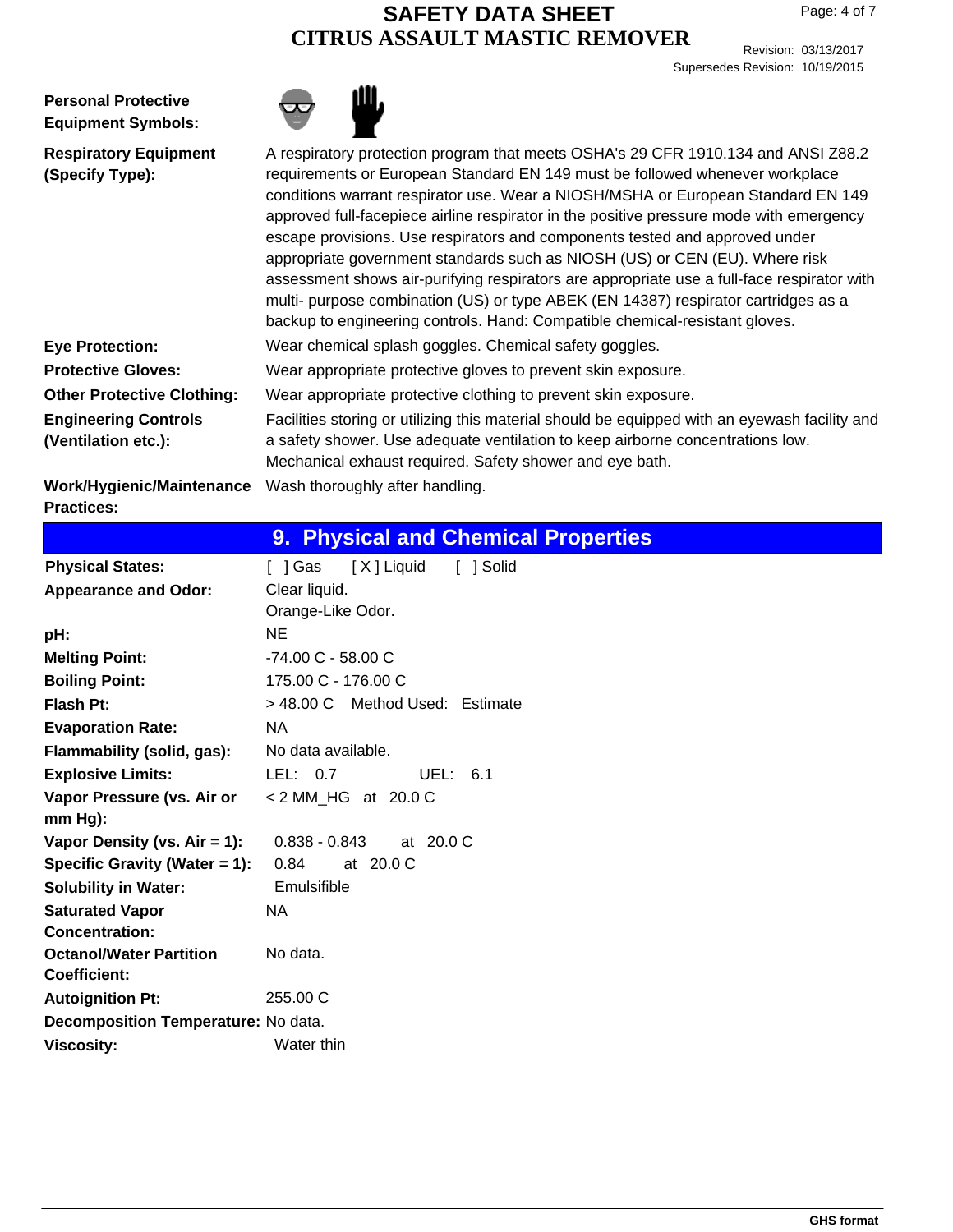Page: 5 of 7

Revision: 03/13/2017 Supersedes Revision: 10/19/2015

|                                                             |                                              |                                                 | <b>10. Stability and Reactivity</b>                                                                                                                                                                                                                                                                                                                                                                                                                                                                                                                                                                                                                                                                                 |            |             |              |             |
|-------------------------------------------------------------|----------------------------------------------|-------------------------------------------------|---------------------------------------------------------------------------------------------------------------------------------------------------------------------------------------------------------------------------------------------------------------------------------------------------------------------------------------------------------------------------------------------------------------------------------------------------------------------------------------------------------------------------------------------------------------------------------------------------------------------------------------------------------------------------------------------------------------------|------------|-------------|--------------|-------------|
| Stability:                                                  |                                              | Unstable [ ]                                    | Stable [X]                                                                                                                                                                                                                                                                                                                                                                                                                                                                                                                                                                                                                                                                                                          |            |             |              |             |
| <b>Conditions To Avoid -</b><br>Instability:                |                                              | ignition sources, Excess heat.                  |                                                                                                                                                                                                                                                                                                                                                                                                                                                                                                                                                                                                                                                                                                                     |            |             |              |             |
| Avoid:                                                      | Incompatibility - Materials To Strong acids. |                                                 |                                                                                                                                                                                                                                                                                                                                                                                                                                                                                                                                                                                                                                                                                                                     |            |             |              |             |
| <b>Byproducts:</b>                                          |                                              |                                                 | Hazardous Decomposition or Carbon monoxide, irritating and toxic fumes and gases.                                                                                                                                                                                                                                                                                                                                                                                                                                                                                                                                                                                                                                   |            |             |              |             |
| <b>Possibility of Hazardous</b><br><b>Reactions:</b>        |                                              | Will occur [ ]                                  | Will not occur [ X ]                                                                                                                                                                                                                                                                                                                                                                                                                                                                                                                                                                                                                                                                                                |            |             |              |             |
| <b>Conditions To Avoid -</b><br><b>Hazardous Reactions:</b> |                                              | No data available.                              |                                                                                                                                                                                                                                                                                                                                                                                                                                                                                                                                                                                                                                                                                                                     |            |             |              |             |
|                                                             |                                              |                                                 | <b>11. Toxicological Information</b>                                                                                                                                                                                                                                                                                                                                                                                                                                                                                                                                                                                                                                                                                |            |             |              |             |
| <b>Toxicological Information:</b>                           |                                              | No data available.                              |                                                                                                                                                                                                                                                                                                                                                                                                                                                                                                                                                                                                                                                                                                                     |            |             |              |             |
| <b>Carcinogenicity/Other</b><br>Information:                |                                              |                                                 | CAS# 5989-27-5: Not listed by ACGIH, IARC, NTP, or CA Prop 65.                                                                                                                                                                                                                                                                                                                                                                                                                                                                                                                                                                                                                                                      |            |             |              |             |
| CAS#                                                        |                                              | <b>Hazardous Components (Chemical Name)</b>     |                                                                                                                                                                                                                                                                                                                                                                                                                                                                                                                                                                                                                                                                                                                     | <b>NTP</b> | <b>IARC</b> | <b>ACGIH</b> | <b>OSHA</b> |
| 5989-27-5                                                   | $\{(R)-(+)$ -Limonene $\}$                   | (R)-1-Methyl-4-(1-methylethenyl)-cyclohexene    |                                                                                                                                                                                                                                                                                                                                                                                                                                                                                                                                                                                                                                                                                                                     | n.a.       | 3           | n.a.         | n.a.        |
| 9016-45-9                                                   | Poly(oxy-1,2-ethanediyl),<br>Ethoxylate}     | .alpha.-(nonylphenyl)-.omega.-hydr {Nonylphenol |                                                                                                                                                                                                                                                                                                                                                                                                                                                                                                                                                                                                                                                                                                                     | n.a.       | n.a.        | n.a.         | n.a.        |
|                                                             |                                              |                                                 | <b>12. Ecological Information</b>                                                                                                                                                                                                                                                                                                                                                                                                                                                                                                                                                                                                                                                                                   |            |             |              |             |
| <b>General Ecological</b><br>Information:                   |                                              | soil.<br>ELIMINATION.                           | Environmental: May bioconcentrate in aquatic organisms and fish. Has low mobility in<br>soil and may rapidly volatilize in the atmosphere. Limonene can be readily degraded in<br>Physical: No information available.<br>Other: Dipentene, which is optically inactive limonene, is a marine pollutant.                                                                                                                                                                                                                                                                                                                                                                                                             |            |             |              |             |
|                                                             |                                              |                                                 | <b>13. Disposal Considerations</b>                                                                                                                                                                                                                                                                                                                                                                                                                                                                                                                                                                                                                                                                                  |            |             |              |             |
| <b>Waste Disposal Method:</b>                               |                                              | RCRA P-Series: None listed.                     | Chemical waste generators must determine whether a discarded chemical is classified<br>as a hazardous waste. US EPA guidelines for the classification determination are listed<br>in 40 CFR Parts 261. Additionally, waste generators must consult state and local<br>hazardous waste regulations to ensure complete and accurate classification.<br>RCRA U-Series: None listed. Empty container may be recycled or disposed of as solid<br>sanitary waste. Do not reuse container. Contact a licensed professional waste disposal<br>service to dispose of this material. Dissolve or mix the material with a combustible<br>solvent and burn in a chemical incinerator equipped with an afterburner and scrubber. |            |             |              |             |
|                                                             |                                              |                                                 | <b>14. Transport Information</b>                                                                                                                                                                                                                                                                                                                                                                                                                                                                                                                                                                                                                                                                                    |            |             |              |             |